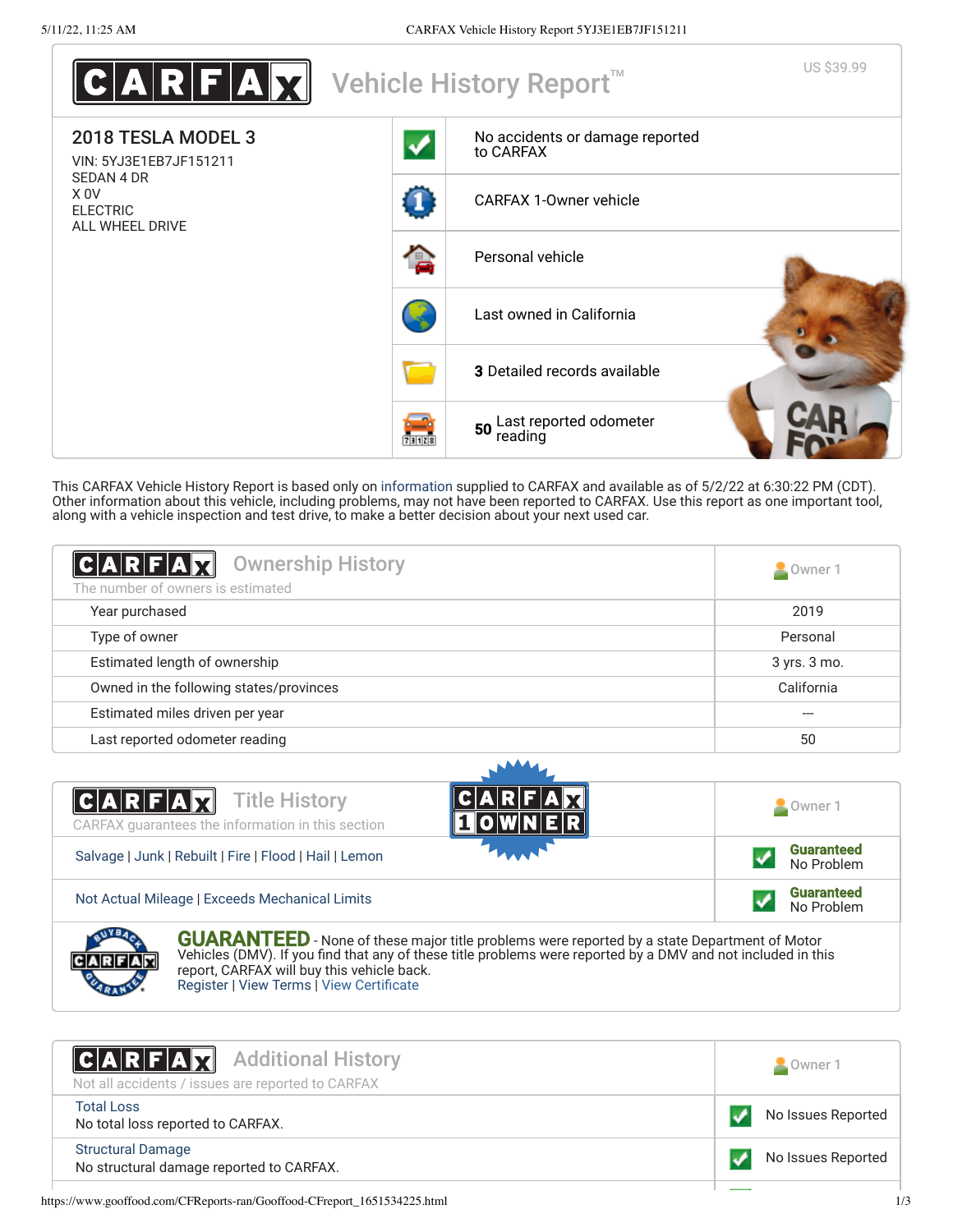| Airbag Deployment<br>No airbag deployment reported to CARFAX.                                    | No Issues Reported     |
|--------------------------------------------------------------------------------------------------|------------------------|
| <b>Odometer Check</b><br>No indication of an odometer rollback.                                  | No Issues Indicated    |
| Accident / Damage<br>No accidents or damage reported to CARFAX.                                  | No Issues Reported     |
| Manufacturer Recall<br>Check with an authorized Tesla dealer for any open recalls.               | <b>Ask Your Dealer</b> |
| <b>Basic Warranty</b><br>Original warranty estimated to have 9 months or 49,950 miles remaining. | <b>Warranty Active</b> |

<span id="page-1-0"></span>**CARFAX** Detailed History

| Owner 1<br>Purchased: 2019 |                |                                                           | Personal Vehicle                                                                                                           |
|----------------------------|----------------|-----------------------------------------------------------|----------------------------------------------------------------------------------------------------------------------------|
| Date                       | <b>Mileage</b> | Source                                                    | <b>Comments</b>                                                                                                            |
| 01/17/2019                 | 50             | California<br>Motor Vehicle Dept.<br>Emeryville, CA       | Odometer reading reported                                                                                                  |
| 01/30/2019                 |                | California<br>Motor Vehicle Dept.<br>Emeryville, CA       | Title issued or updated<br>- First owner reported<br>- Titled or registered as personal vehicle<br>- Loan or lien reported |
| 09/17/2019                 |                | California<br>Motor Vehicle Dept.<br>Emeryville, CA       | Title issued or updated<br>- Loan or lien reported                                                                         |
|                            |                |                                                           | Avoid financial headaches. Make sure the<br>loan has been paid off if you're buying<br>from a private seller. Learn More   |
|                            |                | buy, ask the seller for recent service or repair records. | Hmm, we haven't received any information on this car since September 2019. Before you                                      |

at [www.carfaxonline.com.](http://www.carfaxonline.com/)

**CARFAX** Glossary

## First Owner

When the first owner(s) obtains a title from a Department of Motor Vehicles as proof of ownership.

## Ownership History

CARFAX defines an owner as an individual or business that possesses and uses a vehicle. Not all title transactions represent changes in ownership. To provide estimated number of owners, CARFAX proprietary technology analyzes all the events in a vehicle history. Estimated ownership is available for vehicles manufactured after 1991 and titled solely in the US including Puerto Rico. Dealers sometimes opt to take ownership of a vehicle and are required to in the following states: Maine, Massachusetts, New Jersey, Ohio, Oklahoma, Pennsylvania and South Dakota. Please consider this as you review a vehicle's estimated ownership history.

Title Issued